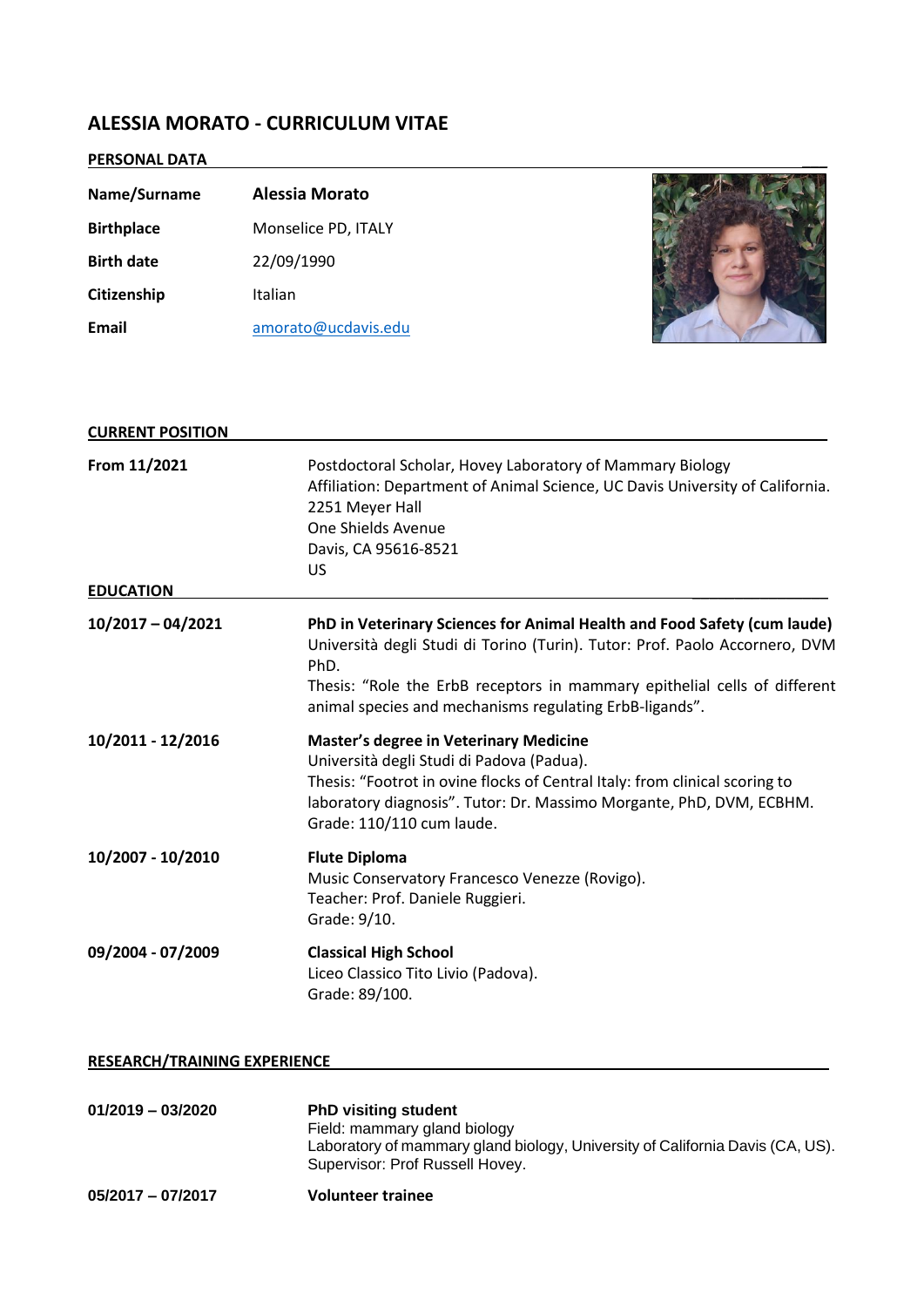|                       | Field: Bovine Medicine. Tutor: Mr. Claudio Toffan, DVM (bovine surgeon).                                                                                                                                                                                                                                                                                                                                                                                                                                                                  |  |  |
|-----------------------|-------------------------------------------------------------------------------------------------------------------------------------------------------------------------------------------------------------------------------------------------------------------------------------------------------------------------------------------------------------------------------------------------------------------------------------------------------------------------------------------------------------------------------------------|--|--|
| $03/2017 - 07/2017$   | <b>Volunteer trainee</b><br>Field: Food Safety.<br>Istituto Zooprofilattico Sperimentale delle Venezie (Padova).<br>Tutor: Dr Carmen Losasso, PhD.                                                                                                                                                                                                                                                                                                                                                                                        |  |  |
| 08/2016 - 10/2016     | <b>Volunteer trainee</b><br>Field: Animal Infectious Diseases.<br>Istituto Zooprofilattico Sperimentale Umbria e Marche (Perugia).<br>Tutor: Mrs Nicoletta D'Avino, DVM.                                                                                                                                                                                                                                                                                                                                                                  |  |  |
| 10/2012 - 05/2016     | Trainee (mandatory activities during the Veterinary Medicine program).                                                                                                                                                                                                                                                                                                                                                                                                                                                                    |  |  |
|                       | Parasitology and Parasitic Diseases<br>$\bullet$<br>Physiology and Ethology<br>$\bullet$<br>Zootechnics<br>$\bullet$<br><b>Infectious Diseases</b><br>$\bullet$<br>Food Inspection<br>$\bullet$<br>Poultry and Rabbits husbandry<br>٠<br><b>Veterinary Pathology</b><br>$\bullet$<br>Small animal medicine: Internal Medicine, Ostetrics, Surgery, Emergency<br>$\bullet$<br>Service Nights & Weekends<br>Swine Health Care<br>$\bullet$<br><b>Ruminant Medicine</b><br>$\bullet$<br><b>Equine Medicine and Reproduction</b><br>$\bullet$ |  |  |
| <b>PARTICIPATIONS</b> |                                                                                                                                                                                                                                                                                                                                                                                                                                                                                                                                           |  |  |
| 23/06/21-26/06/21     | <b>SISVet (Italian Society of Veterinary Sciences) Congress.</b><br>Speaker (Expression and hormone regulation of ErbB receptors and ErbB-<br>ligands in the mammary gland of pubertal gilts).                                                                                                                                                                                                                                                                                                                                            |  |  |
| $27/05/18 - 01/05/18$ | GRC Mammary Gland Biology Congress. Poster presenter (Mammary<br>epithelial cells proliferation and viability are modulated through a<br>juxtacrine/paracrine EGFR-dependent activity).                                                                                                                                                                                                                                                                                                                                                   |  |  |
| 20-22/06/18           | <b>SISVet (Italian Society of Veterinary Sciences) Congress.</b><br>Speaker (Mammary epithelial cells proliferation and viability are modulated<br>through a juxtacrine/paracrine EGFR-dependent activity).                                                                                                                                                                                                                                                                                                                               |  |  |

#### PUBLICATIONS

Morato A, Martignani E, Miretti S, Baratta M, Accornero P. External and internal EGFR-activating signals drive mammary epithelial cells proliferation and viability. *Molecular and Cellular Endocrinology*, 2020. <https://doi.org/10.1016/j.mce.2020.111081>

### **LANGUAGES** \_\_\_

**ITALIAN (native)**

**ENGLISH**